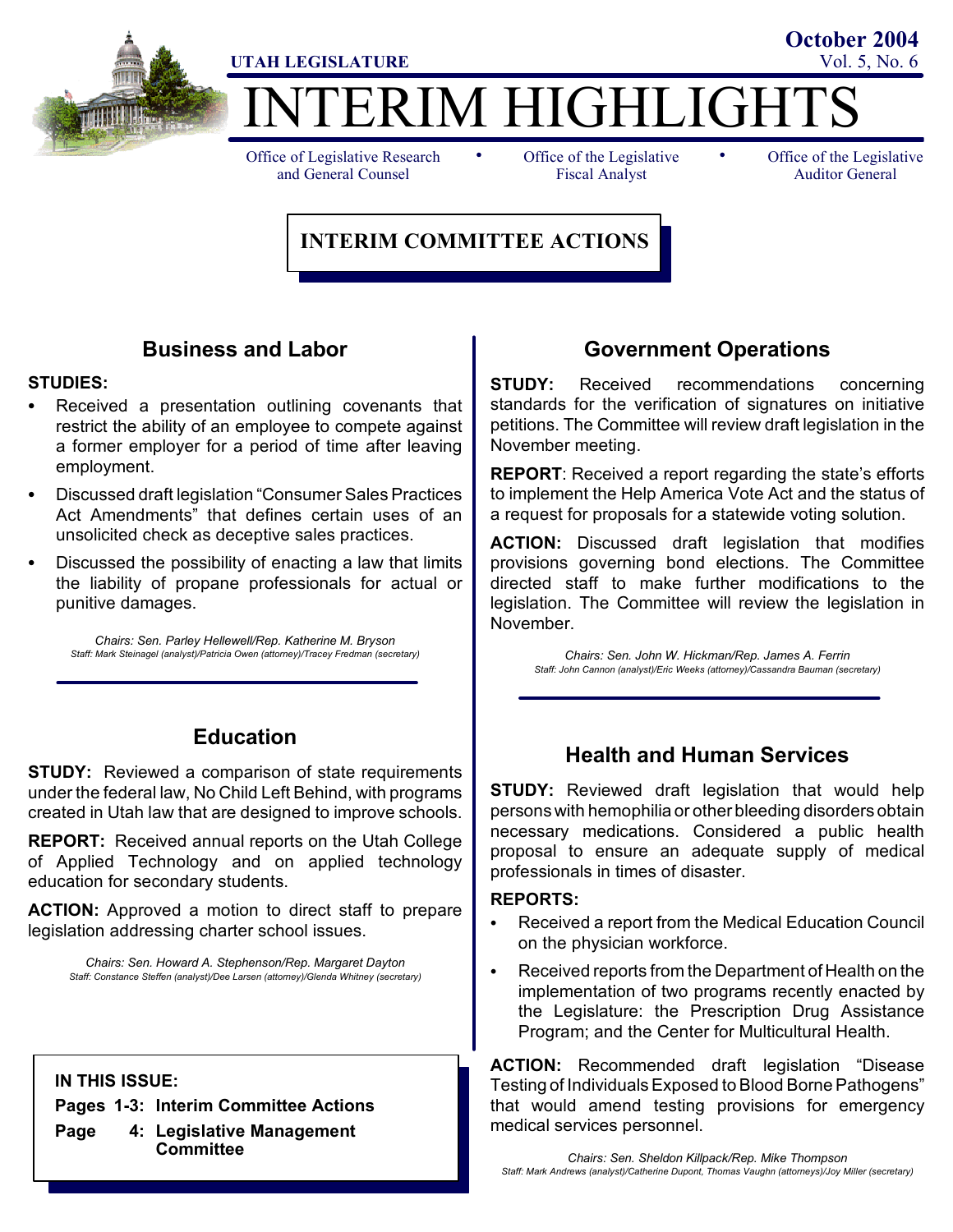### **Judiciary**

### **REPORT:**

- Received a report from the Foster Care Citizen Review Board on its mission to review the cases of children placed in out-of-home care.
- Received the Annual DUI Report to the Legislature from the Utah Commission on Criminal and Juvenile Justice. The report included recommendations that the Legislature consolidate DUI statutes into one section of the code, create specific offender categories for those who refuse to take a blood alcohol content test, and require that Justice Courts improve electronic reporting so Utah's DUI database is more complete and accurate.
- Received a report from the Judicial Council which concluded that recent legislation which opens child welfare proceedings on children and families should remain in place. Judges report that the hearings are going smoothly, the process provides sufficient opportunity to close the hearings, and in most cases, the public, press, and extended family do not attend the open hearings.

**ACTION:** Approved draft legislation "Divorce Mediation Program."

*Chairs: Sen. David L. Gladwell/Rep. Ben C. Ferry Staff: Jerry Howe (analyst)/Esther Chelsea-McCarty (attorney)/Cassandra Bauman (secretary)*

# **Law Enforcement and Criminal Justice**

### **STUDIES:**

- Discussed funding needs in the Department of Corrections sex offender treatment programs.
- Received recommendations for legislation limiting the liability of medical equipment manufacturers for one-use medical devices which are reconditioned and resold for secondary use by a third party.
- S Government and private experts presented a report on drug abuse trends in Utah.
- Received presentations from the Department of Corrections and the Juvenile Court on victim restitution in Utah.

### **REPORT:**

Received a report from the Utah Highway Patrol and representatives of private industry on the rotational use of tow-trucks and a proposal for providing incentive for superior service.

*Chairs: Sen. D. Chris Buttars/Rep. DeMar "Bud" Bowman Staff: Jami Momberger (analyst)/Susan Creager Allred (attorney)/Wendy Bangerter (secretary)*

### **Natural Resources, Agriculture, and Environment**

### **REPORTS:**

- As required by S.B. 1, "Appropriations Act" Item 184, 2004 General Session, the Department of Natural Resources reported on how species protection funds have been expended.
- Received a report from the executive directors of the Department of Environmental Quality and the Department of Natural Resources and the Commissioner of the Department of Agriculture and Food on legislation or issues from their respective departments that will be considered in the 2005 General Session.

*Chairs: Sen. Beverly Evans/Rep. Craig W. Buttars Staff: Brian Allred (analyst)/Jeanenne Larson (attorney)/Joy Miller (secretary)*

### **Political Subdivisions**

**STUDY:** Discussed S.B. 183, Local Governments - Authority for Design-Build Construction, 2004 General Session, which required the Political Subdivisions Interim Committee to study provisions relating to design-build projects.

**REPORT:** An interim workgroup reported its recommendations on revisions to the Municipal and County Land Use Development and Management Acts.

> *Chairs: Sen. Carlene M. Walker/Rep. Kory M. Holdaway Staff: Joseph Wade (analyst)/Robert Rees (attorney)/Wendy Bangerter (secretary)*

### **Public Utilities and Technology**

### **REPORTS:**

- Received the Information Technology Annual report from Utah's Chief Information Officer regarding information technology in state government.
- Received the State of Telecommunications Industry Report and information regarding the state of telephone service competition since the 1995 Utah Telephone Act. Discussion focused on regulation, the need for a level playing field, and on the need for updating the 1995 Act because of technological changes.
- Received a report from the Energy Policy Task Force regarding new energy resource legislation, energy emergency legislation, and extension of the task force.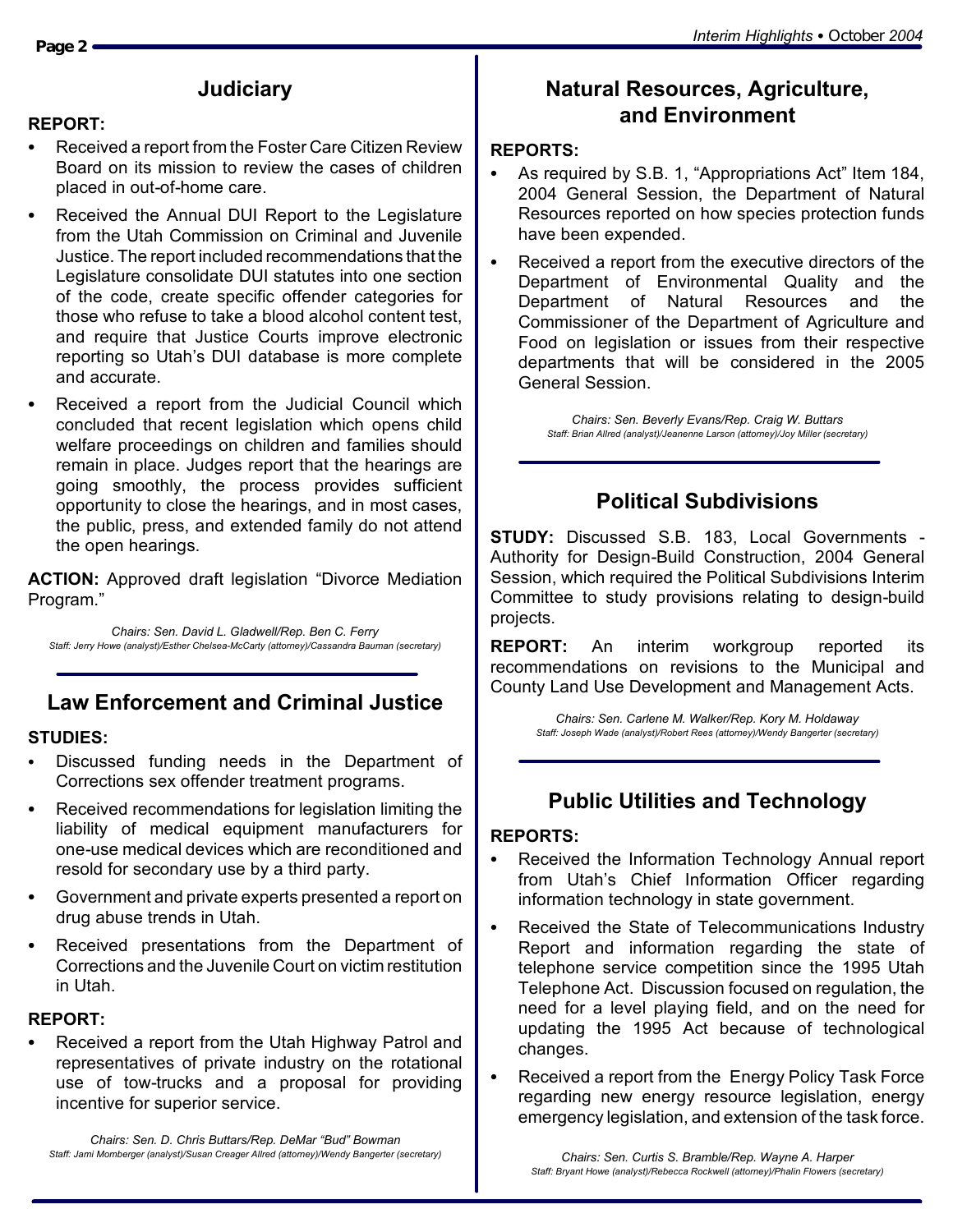## **Revenue and Taxation**

#### **STUDIES:**

- Received comments regarding the challenges of complying with certain provisions of the Streamlined Sales and Use Tax Agreement that will take effect on July 1, 2005.
- Received demonstrations of automated accounting software programs that can assist businesses to comply with certain provisions of the Streamlined Sales and Use Tax Agreement.

#### **REPORTS:**

- Received a report from the Utah Housing Finance Corporation regarding credits available under individual income and corporate franchise and income taxes for certain investments in affordable housing.
- Received a report from the Department of Community and Economic Development regarding credits available under individual income and corporate franchise and income taxes for investments and new employment in enterprise zones.
- Received a report from the Utah State Tax Commission on oil and gas severance effective tax rates.
- Received a report from the Utah State Tax Commission on recent changes to federal income tax laws.

### **ACTIONS:**

- Approved draft legislation "Individual Income Tax -Subtraction for Certain Military Income."
- Approved draft legislation "Individual Income Tax -Contributions for Education."

*Chairs: Sen. Leonard M. Blackham/Rep. Stephen H. Urquhart Staff: Richard North (analyst)/Christopher Parker (attorney)/Phalin Flowers (secretary)*

### **Transportation**

**STUDY:** Discussed uninsured and unregistered vehicles and methods to increase enforcement regarding these violations.

**REPORT:** Received two reports from the Commission on Criminal and Juvenile Justice: the Annual DUI Report to the Legislature; and the Child Endangerment for DUI Violations Report.

(Continued next column)

### **ACTIONS:**

- Approved draft legislation "Master Highway Designation Amendments."
- Approved draft legislation "Person with a Disability Motorcycle Parking."
- Approved draft legislation "Uninsured Motorist Property Damage Coverage Amendments."

*Chairs: Sen. Dan R. Eastman/Rep. Joseph G. Murray Staff: Benjamin Christensen (analyst)/Shannon Halverson (attorney)/Tracey Fredman (secretary)*

### **Workforce Services & Community and Economic Development**

#### **STUDIES:**

- Discussed draft legislation "Funding for Tourism."
- Discussed draft legislation "Economic Development Incentives."

#### **REPORTS:**

- Received a report and comments on the the Cato Institute's evaluation of how Utah and other states are implementing welfare reform.
- Received the third of three statutorily required unemployment insurance reports regarding the new maximum weekly unemployment benefit amount and how an employer's overall unemployment insurance contribution is determined.
- Received a report on the Department of Heath's "Covered at Work" program and how public assistance clients can participate in the program.
- Received a report on recent changes in the Office of Child Care in the Department of Workforce Services.
- Received a report on the workforce assistance provided by the Department of Workforce Services to the Kingdom of Jordan.
- Received a report on the effectiveness of the Recycling Market Development Zone Program.
- Received a report on the adequacy of Family Employment Program cash assistance grant levels and listened to concerns regarding the report.

**ACTION:** Approved draft legislation "Employment Security Act Amendments."

> *Chairs: Sen. Scott .Jenkins/Rep. David N. Cox Staff: Art Hunsaker (analyst)/Jim Wilson (attorney)/Glenda Whitney (secretary)*